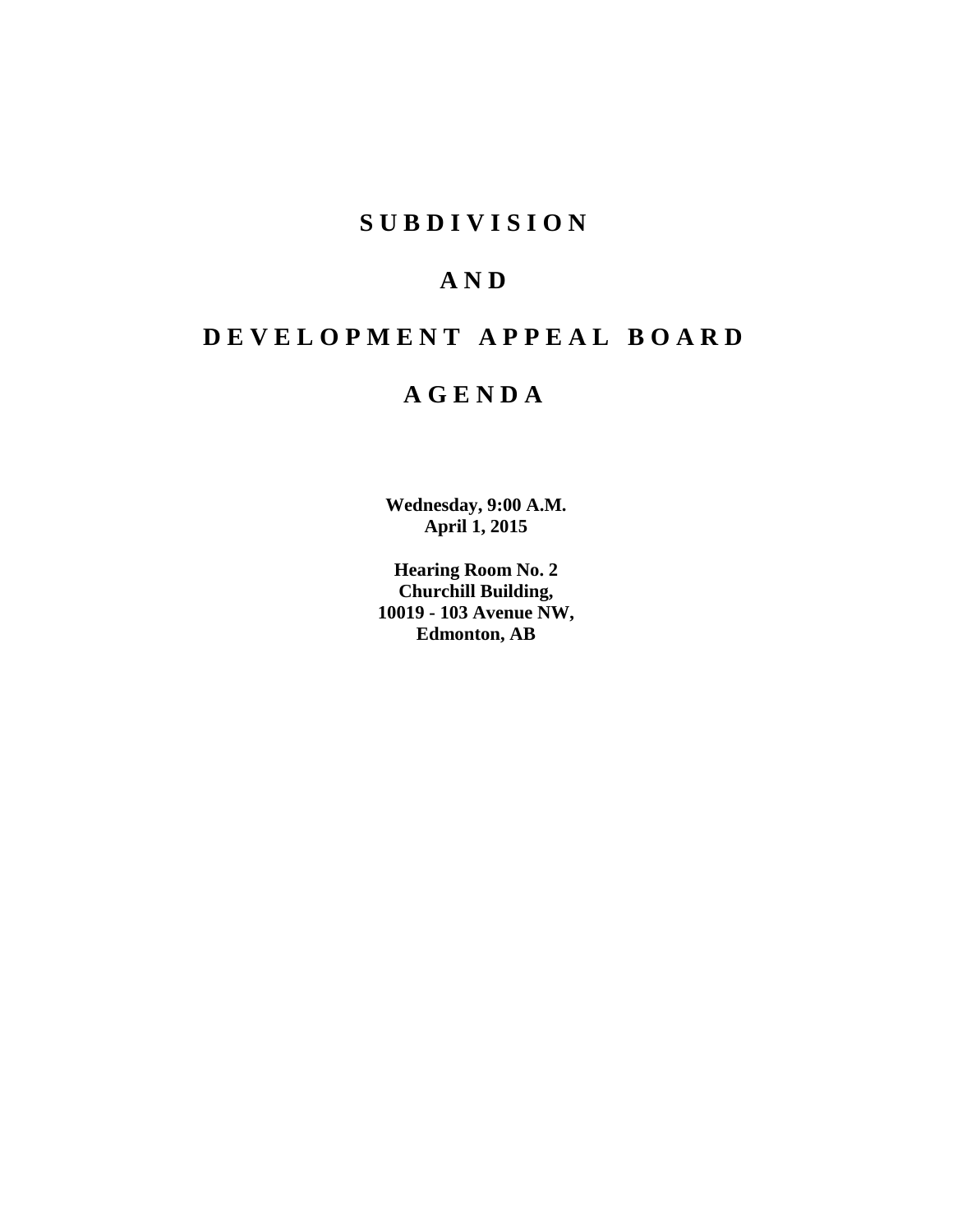## **SUBDIVISION AND DEVELOPMENT APPEAL BOARD HEARING ROOM NO. 2**

| 9:00 A.M.    | SDAB-D-15-068 | <b>Operate a Major Home Based Business</b><br>(administrative office for waste removal and<br>hauling business) |
|--------------|---------------|-----------------------------------------------------------------------------------------------------------------|
|              |               | 10851 - 75 Avenue NW<br>Project No.: 166511335-001                                                              |
| <i>NOTE:</i> |               | Unless otherwise stated, all references to "Section numbers" refer to                                           |

*the authority under the Edmonton Zoning Bylaw 12800.*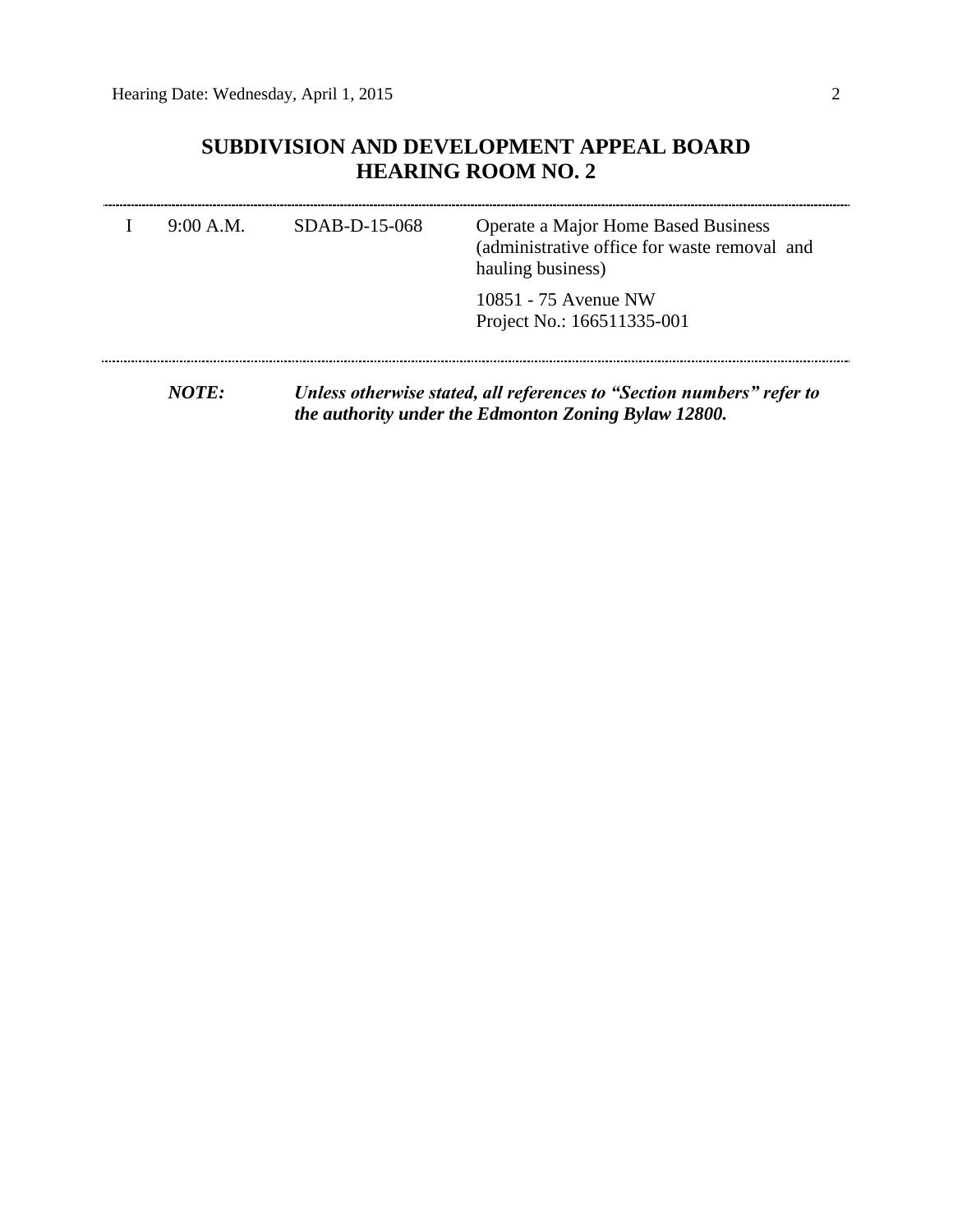#### ITEM I: 9:00 A.M. **FILE: SDAB-D-15-068**

### AN APPEAL FROM THE DECISION OF THE DEVELOPMENT OFFICER

APPLICATION NO.: 166511335-001

DECISION OF THE DEVELOPMENT AUTHORITY: Refused

DECISION DATE: February 25, 2015

DATE OF APPEAL: March 9, 2015

MUNICIPAL DESCRIPTION OF SUBJECT PROPERTY: 10851 - 75 Avenue NW

LEGAL DESCRIPTION: Plan 5765Q Blk 4 Lot 1

ADDRESS OF APPELLANT: 10851 - 75 Avenue NW, Edmonton, AB, T6E 1K1

APPLICATION TO: Operate a Major Home Based Business (administrative office for waste removal and hauling business)

ZONE: RF6 Medium Density Multiple Family Zone

OVERLAY: Medium Scale Residential Infill Overlay

STATUTORY PLAN: 109 Street Corridor Area Redevelopment Plan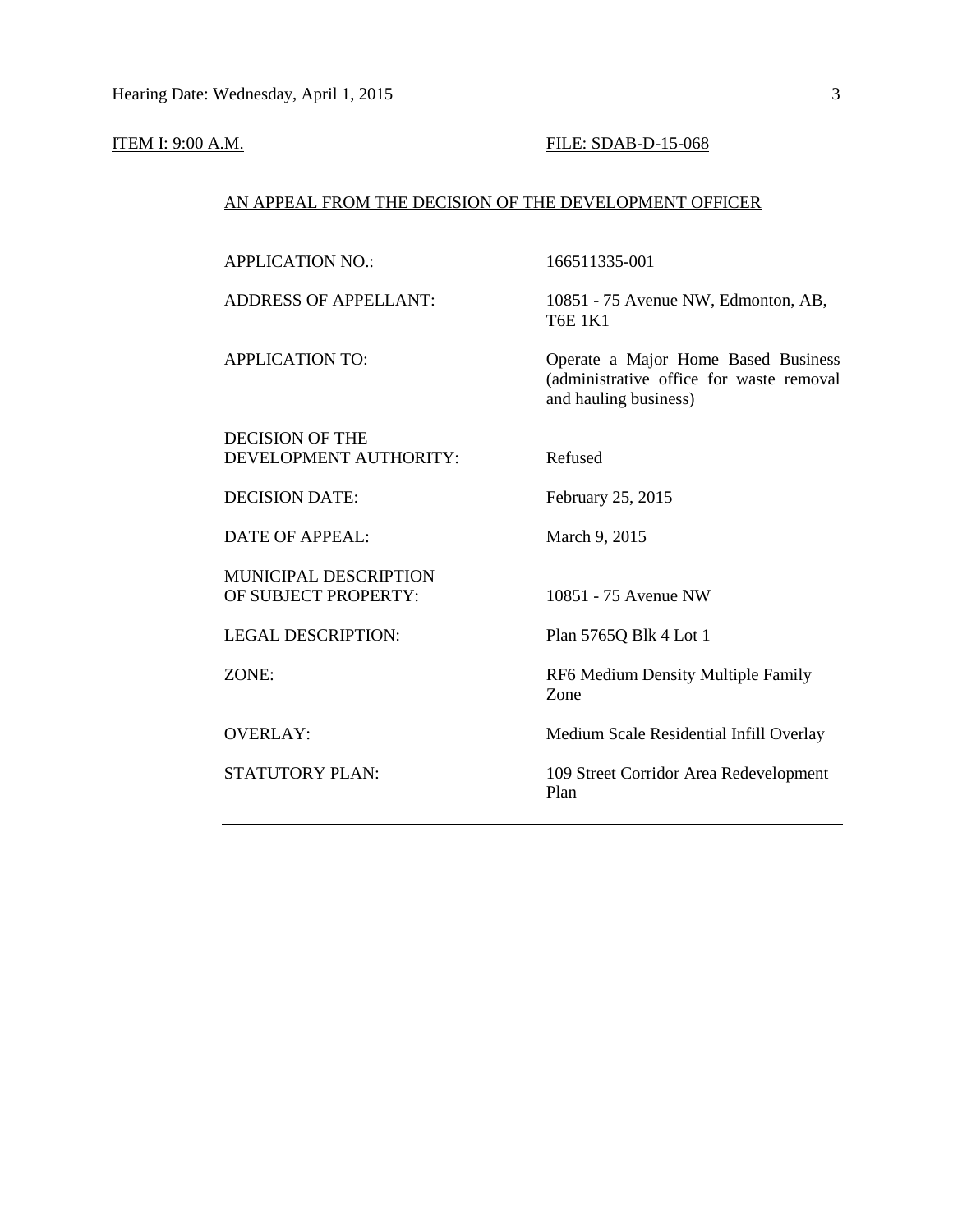#### DEVELOPMENT OFFICER'S DECISION

REFUSED - The proposed development is refused for the following reasons:

Edmonton Zoning Bylaw 12800

45. Objects Prohibited or Restricted in Residential Zones

1. No person shall keep in any part of a Site in any Residential Zone:

a) Any commercial vehicle, loaded or unloaded, having a maximum gross vehicle weight (G.V.W.) exceeding 4 500 kg;

75. Major Home Based Business

9. The Major Home Based Business shall not be allowed if, in the opinion of the Development Officer, such Use would be more appropriately located in a Commercial or Industrial Zone having regard for the overall compatibility of the Use with the residential character of the area.

#### APPELLANT'S SUBMISSION

I had a business operating from this location with a license, for 5 years. The business has been here for 8 years.

Aside from 1 neighbour 5 houses down there hasn't been anyone taking issue with the business.

I have a 38 signature petition in support of my business (from neighbours)  $\&$  6 letters of support.

#### SUBDIVISION AND DEVELOPMENT APPEAL BOARD OFFICER'S COMMENTS

This application is to operate a Major Home Based Business. (administration office for waste removal and hauling business).

The site is located on the southeast corner of 109 Street and 75 Avenue, and is zoned RF6 Medium Density Multiple Family Zone, Section 170 of the Edmonton Zoning Bylaw 12800. The site is within the Medium Scale Residential Infill Overlay, Section 823. The site is also within the 109 Street Corridor Area Redevelopment Plan, under Bylaw 16242 (as amended), approved by City Council on August 28, 2013.

A **Major Home Based Business** is a Discretionary Use in the RF6 Medium Density Multiple Family Zone, Section 170.3(7).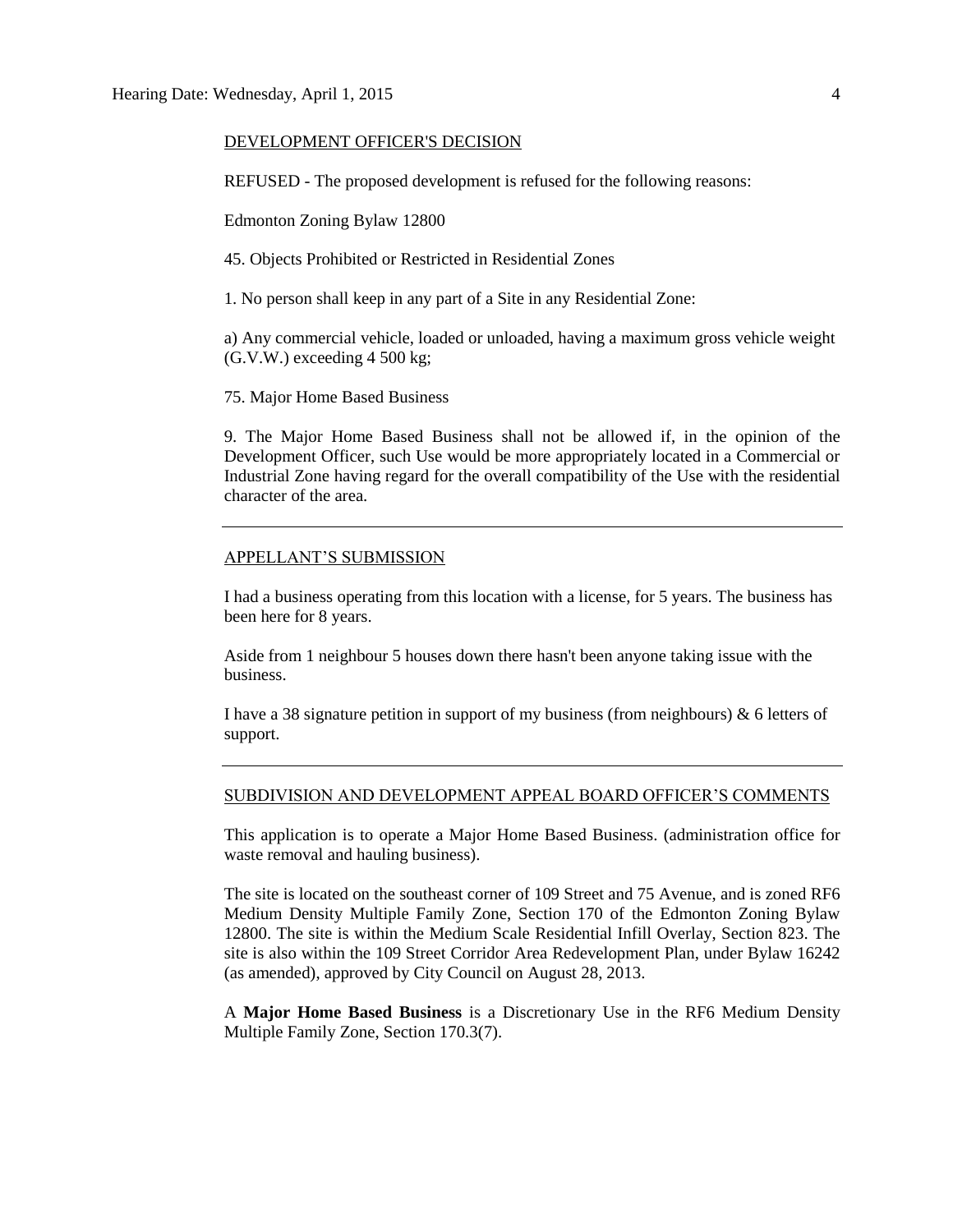### Hearing Date: Wednesday, April 1, 2015

Under Section 7.3(7), **Major Home Based Business** means development consisting of the use of an approved Dwelling or Accessory building by a resident of that Dwelling for one or more businesses such businesses may generate more than one business associated visit per day. The business use must be secondary to the residential Use of the building and shall not change the residential character of the Dwelling or Accessory building. The Dwelling may be used as a workplace by a non-resident. This Use Class includes Bed and Breakfast Operations but does not include General Retail Sales.

Section  $45(1)(a)$  states that no person shall keep in any part of a Site in any Residential Zone any commercial vehicle, loaded or unloaded, having a maximum gross vehicle weight (G.V.W.) exceeding 4500 kilograms.

### **The Development Officer determined that the proposed development does not comply with Section 45(1)(a).**

Section 75(9) states that the [Major Home Based Business](javascript:void(0);) shall not be allowed if, in the opinion of the Development Officer, such Use would be more appropriately located in a Commercial or Industrial Zone having regard for the overall compatibility of the Use with the residential character of the area.

### **The Development Officer determined that the proposed development would be more appropriately located in a Commercial or Industrial Zone having regard for the overall compatibility of the Use with the residential character of the area.**

Section 75 states that a [Major Home Based Business](javascript:void(0);) shall comply with the following regulations:

- 1. there shall be no exterior display or advertisement other than an identification plaque or Sign a maximum of 20 centimetres by 30.5 centimetres in size located on the Dwelling;
- 2. there shall be no mechanical or electrical equipment used that creates external noise, or visible and audible interference with home electronics equipment in adjacent Dwellings;
- 3. the Major Home Based Business shall not generate pedestrian or vehicular traffic, or parking, in excess of that which is characteristic of the Zone in which it is located;
- 4. the number of non-resident employees or business partners working on-site shall not exceed two at any one time;
- 5. there shall be no outdoor business activity, or outdoor storage of material or equipment associated with the business. Indoor storage related to the business activity shall be allowed in either the Dwelling or Accessory buildings;
- 6. the Major Home Based Business shall not change the principal character or external appearance of the Dwelling of Accessory buildings;
- 7. …
- 8. in addition to the information requirements of subsection 13.2 of this Bylaw, each application for a Development Permit for the Use Class Major Home Based Business shall include a description of the business to be undertaken at the premises, an indication of the number of business visits per week, provision for parking, and where any materials or equipment associated with the business use are to be stored; and
- 9. …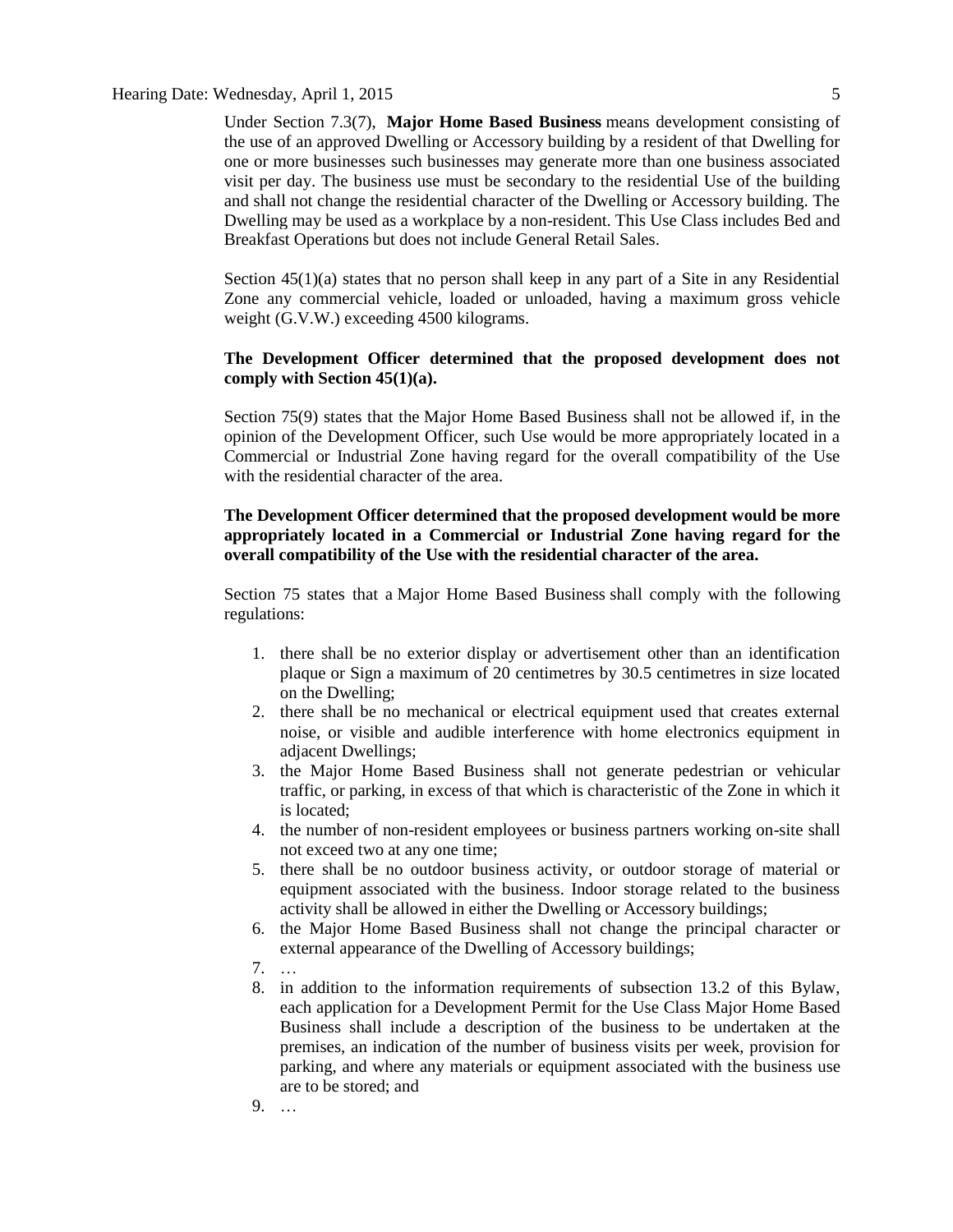10. a Major Home Based Business shall not be allowed within the same principal Dwelling containing a Secondary Suite or within the same Site containing a Garage Suite or a Garden Suite and an associated principal Dwelling, unless the Home Based Business is a Bed and Breakfast Operation and the Secondary Suite or the Garage Suite or the Garden Suite is an integral part of the Bed and Breakfast Operation.

Section 823.1 states that that the general purpose of the Medium Scale Residential Infill Overlay is to accommodate the development of medium-scale infill housing in Edmonton's mature residential neighbourhoods in a manner that ensures compatibility with adjacent properties while maintaining or enhancing a pedestrian-friendly streetscape.

Section 170.1 states the purpose of this Zone is to provide for medium density housing, where some units may not be at grade.

The following permit applications are listed in the Sustainable Development Department POSSE system:

| <b>Application</b>   | <b>Description</b>          | <b>Decision</b>                        |
|----------------------|-----------------------------|----------------------------------------|
| <b>Number</b>        |                             |                                        |
| 81439690-010         | Stop Order: CEASE the       | January 23, 2015; that the appeal be   |
| <b>SDAB-D-15-004</b> | Use (General Industrial –   | DENIED and the Stop Order UPHELD       |
|                      | Waste Removal Business)     |                                        |
|                      | removal<br>of<br>ALL<br>and |                                        |
|                      | business related materials  |                                        |
|                      | from the site.              |                                        |
| 160145712-001        | <b>Violation Notice</b>     | November 3, 2014; An inspection of     |
|                      |                             | the above noted property by this       |
|                      |                             | Department revealed that a four-Unit   |
|                      |                             | Lodging House use has been operating   |
|                      |                             | from this location without a valid     |
|                      |                             | Development Permit.                    |
|                      |                             |                                        |
|                      |                             | In accordance with Section 5.1 of the  |
|                      |                             | City of Edmonton Zoning Bylaw          |
|                      |                             | 12800, the Change-of-Use of a Single   |
|                      |                             | Detached Dwelling to a Lodging         |
|                      |                             | House<br>constitutes<br>Development    |
|                      |                             | requiring a Development Permit.        |
|                      |                             |                                        |
|                      |                             | You must obtain a Development          |
|                      |                             | Permit for a Lodging House use or      |
|                      |                             | revert the property back to a Single   |
|                      |                             | Detached<br>Dwelling<br>by             |
|                      |                             | decommissioning the Lodging House      |
|                      |                             | use. To decommission the Lodging       |
|                      |                             | House use, you must reduce the         |
|                      |                             | number of unrelated persons residing   |
|                      |                             | on the property to a maximum of three. |
|                      |                             |                                        |
|                      |                             | If you fail to comply with this        |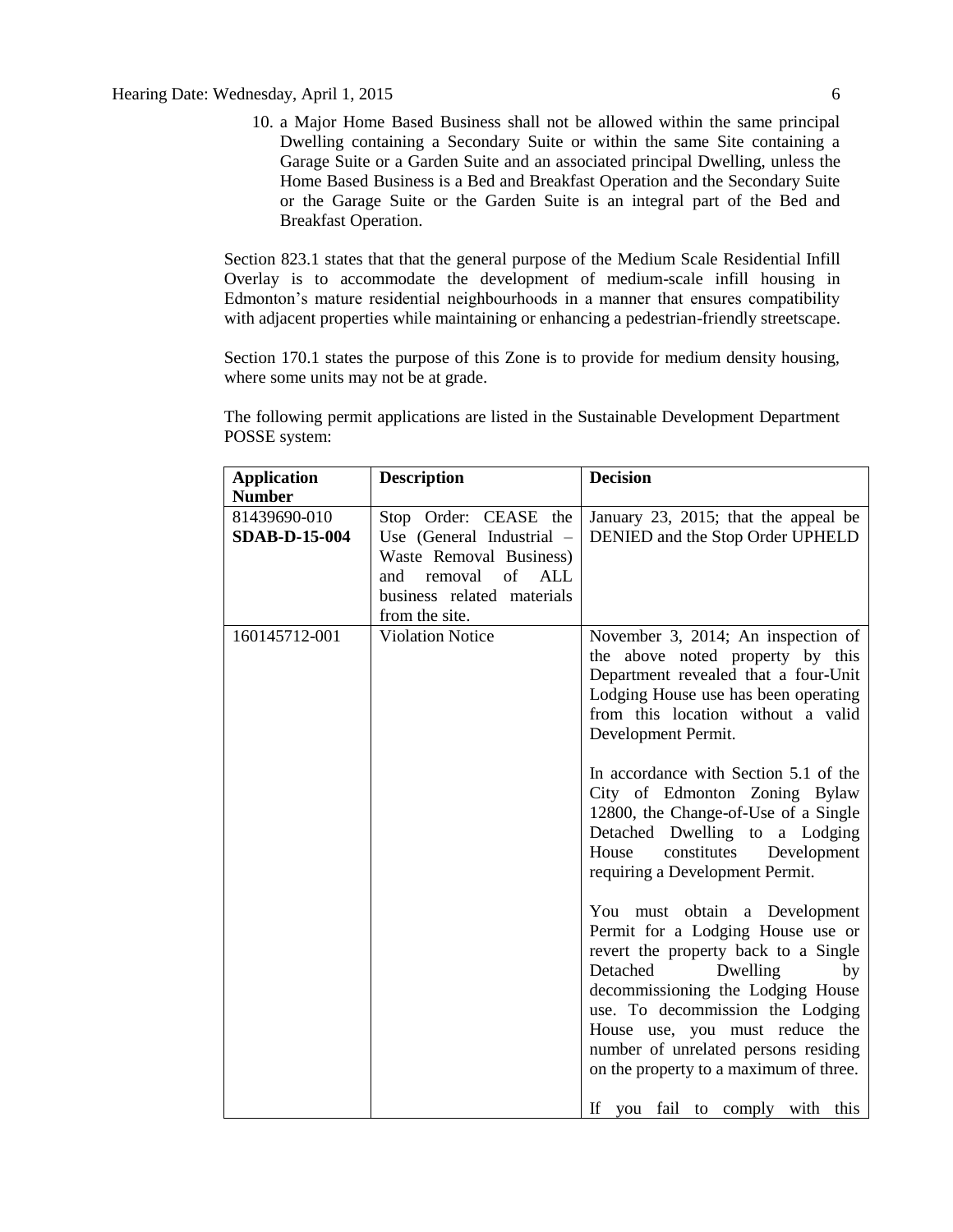|              |                         | violation notice by December<br>18,<br>2014, the City of Edmonton will<br>issue fines and/or pursue enforcement<br>under the provisions of the Municipal<br>Government Act,<br>R.S.A. 2000.                                                                                                                                                                                                                                  |
|--------------|-------------------------|------------------------------------------------------------------------------------------------------------------------------------------------------------------------------------------------------------------------------------------------------------------------------------------------------------------------------------------------------------------------------------------------------------------------------|
| 81439690-007 | <b>Violation Notice</b> | $[\dots]$<br>May 1, 2014; An inspection of the<br>above<br>this<br>noted<br>property<br>by<br>Department revealed the Use (General<br>Contractor Service) is operating, for<br>which, according to our records, no<br>development permit has been issued.                                                                                                                                                                    |
|              |                         | Edmonton Zoning Bylaw 12800                                                                                                                                                                                                                                                                                                                                                                                                  |
|              |                         | 5.<br>Approval<br>Required<br>For<br>Development                                                                                                                                                                                                                                                                                                                                                                             |
|              |                         | 5.1 No Person:                                                                                                                                                                                                                                                                                                                                                                                                               |
|              |                         | Shall commence, or cause or allow to<br>commenced,<br>a<br>Development<br>be<br>without a development Permit therefor<br>issued under the provisions of Section<br>12 of this Bylaw; or                                                                                                                                                                                                                                      |
|              |                         | Shall carry on, or cause or allow to be<br>carried on a development without a<br>Development Permit therefor issued<br>under Section 12 of this Bylaw.                                                                                                                                                                                                                                                                       |
|              |                         | 5.2 An approved Development Permit<br>means that the proposed development<br>has been reviewed against the<br>provisions of this bylaw. It does not<br>remove obligations to conform with<br>other legislation, bylaws or land title<br>instruments such as the Municipal<br>Government<br>Act,<br>the<br>Edmonton<br>Building Permit Bylaw or any caveats,<br>covenants or easements that might be<br>attached to the Site. |
|              |                         | You must cease the use and remove all<br>business related materials from site. If<br>some action has not been taken to<br>rectify the situation by June 1, 2014,<br>the City of Edmonton will issue fines<br>and/or pursue enforcement under the                                                                                                                                                                             |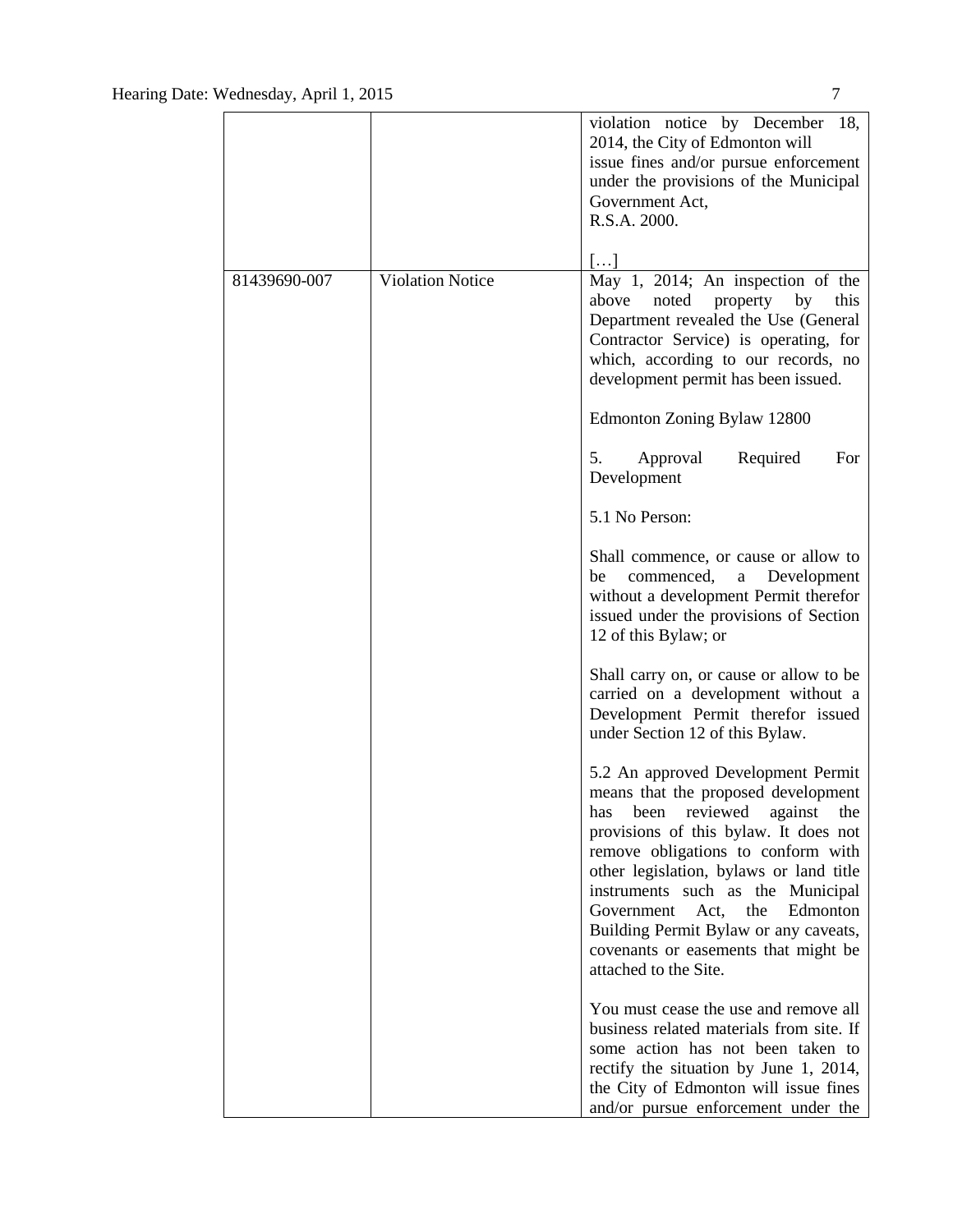|                                      |                                                                                                                              | provisions<br>$of$ <sup><math>-</math></sup><br>the<br>Municipal<br>Government Act, R.S.A. 2000.                                                                                                                                                                                                                                                                                                                    |
|--------------------------------------|------------------------------------------------------------------------------------------------------------------------------|---------------------------------------------------------------------------------------------------------------------------------------------------------------------------------------------------------------------------------------------------------------------------------------------------------------------------------------------------------------------------------------------------------------------|
|                                      |                                                                                                                              |                                                                                                                                                                                                                                                                                                                                                                                                                     |
| 81439690-008<br><b>SDAB-D-14-070</b> | Operate a Major Home<br><b>Based</b><br><b>Business</b><br>(Administration office for<br>Junk Removal / Hauling<br>business) | $\left[\ldots\right]$<br>April 4, 2014; Appeal DENIED and<br>decision of refusal by<br>the<br>the<br>Development<br>Authority<br>CONFIRMED.                                                                                                                                                                                                                                                                         |
| 81439690-007                         | <b>Violation Notice</b>                                                                                                      | January 9, 2014; Issued                                                                                                                                                                                                                                                                                                                                                                                             |
|                                      |                                                                                                                              | An inspection of the above noted<br>property by this Department revealed<br>the Use (General Contractor Service)<br>is operating, for which, according to<br>our records, no development permit<br>has been issued.                                                                                                                                                                                                 |
|                                      |                                                                                                                              | Edmonton Zoning Bylaw 12800                                                                                                                                                                                                                                                                                                                                                                                         |
|                                      |                                                                                                                              | Approval<br>Required<br>For<br>5.<br>Development                                                                                                                                                                                                                                                                                                                                                                    |
|                                      |                                                                                                                              | 5.1 No Person: Shall commence, or<br>cause or allow to be commenced, a<br>Development without a development<br>Permit therefor issued<br>the<br>under<br>provisions of Section 12 of this Bylaw;<br>or Shall carry on, or cause or allow to<br>be carried on a development without a<br>Development Permit therefor issued<br>under Section 12 of this Bylaw.                                                       |
|                                      |                                                                                                                              | 5.2 An approved Development Permit<br>means that the proposed development<br>has been reviewed against the<br>provisions of this bylaw. It does not<br>remove obligations to conform with<br>other legislation, bylaws or land title<br>instruments such as the Municipal<br>Government Act, the Edmonton<br>Building Permit Bylaw or any caveats,<br>covenants or easements that might be<br>attached to the Site. |
|                                      |                                                                                                                              | You must cease the use and remove all<br>business related materials from site. If<br>some action has not been taken to<br>rectify the situation by January 30,<br>2014, the City of Edmonton will issue<br>fines and/or pursue enforcement under                                                                                                                                                                    |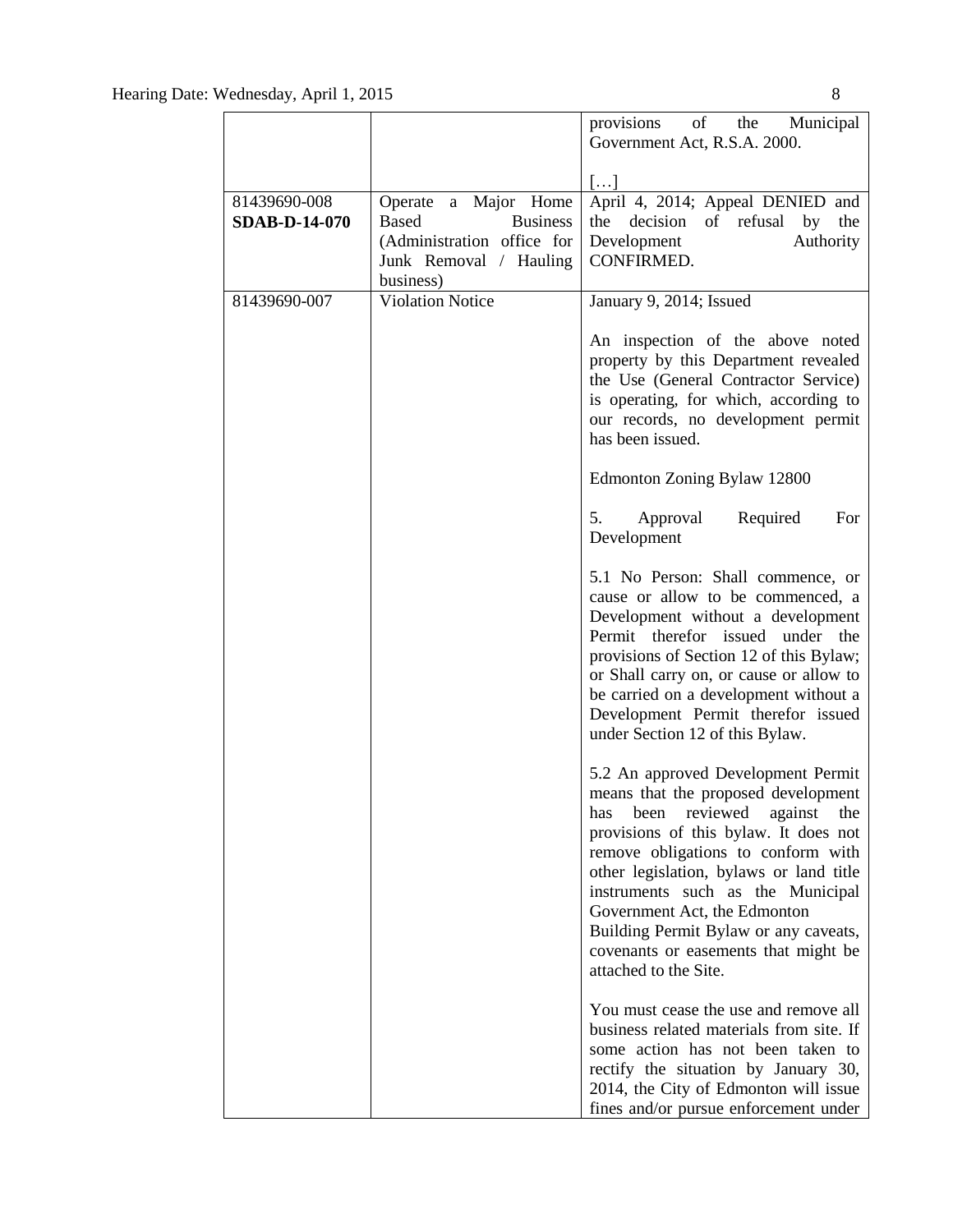|                      |                             | the provisions of the Municipal                       |
|----------------------|-----------------------------|-------------------------------------------------------|
|                      |                             | Government Act, R.S.A. 2000.                          |
|                      |                             |                                                       |
|                      |                             | Fines for failure to comply with this                 |
|                      |                             | Violation Notice start at $$400.00$ . []              |
| 81439690-006         | Stop Order: Residential Use | October 27, 2011; that the appeal be                  |
| <b>SDAB-D-11-222</b> | Not in Compliance with      | DENIED and the Stop Order UPHELD                      |
|                      | Development Permit          |                                                       |
|                      | Storage of materials in the |                                                       |
|                      | back yard.                  |                                                       |
| 81439690-002         | Operate a Major Home        | December $5, 2008;$<br>Appeal                         |
| <b>SDAB-D-08-282</b> |                             | Based Business (hauling   ALLOWED and the DEVELOPMENT |
|                      | items to the dump) on Lot   | <b>GRANTED.</b>                                       |
|                      | 1, Block 4, Plan 5765Q was  |                                                       |
|                      | refused as it was deemed    |                                                       |
|                      | that the proposed           |                                                       |
|                      | development does not        |                                                       |
|                      | qualify as a Major Home     |                                                       |
|                      | <b>Based Business.</b>      |                                                       |

### NOTICE TO APPLICANT/APPELLANT

Provincial legislation requires that the Subdivision and Development Appeal Board issue its official decision in writing within fifteen days of the conclusion of the hearing. Bylaw No. 11136 requires that a verbal announcement of the Board's decision shall be made at the conclusion of the hearing of an appeal, but the verbal decision is not final nor binding on the Board until the decision has been given in writing in accordance with the Municipal Government Act.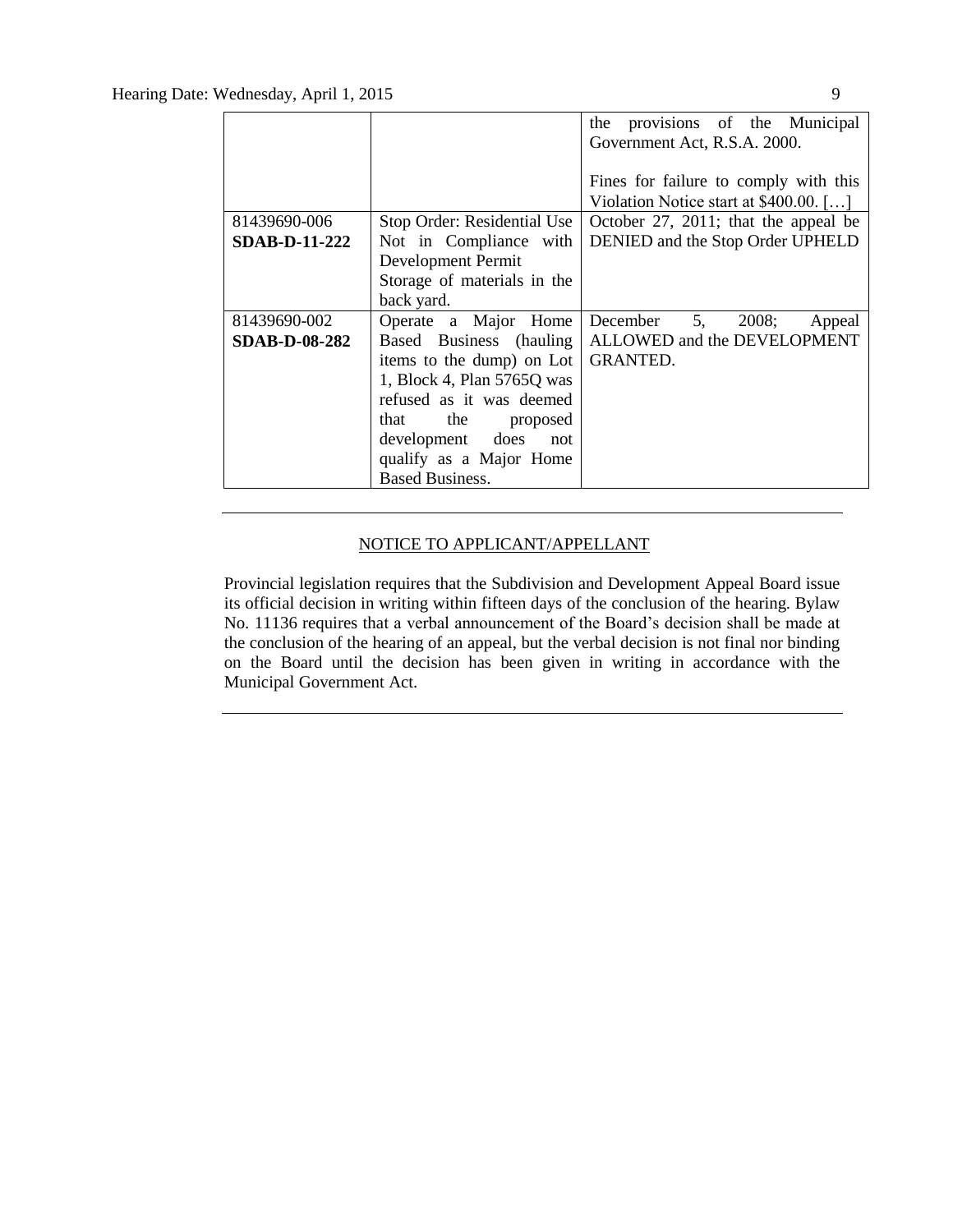